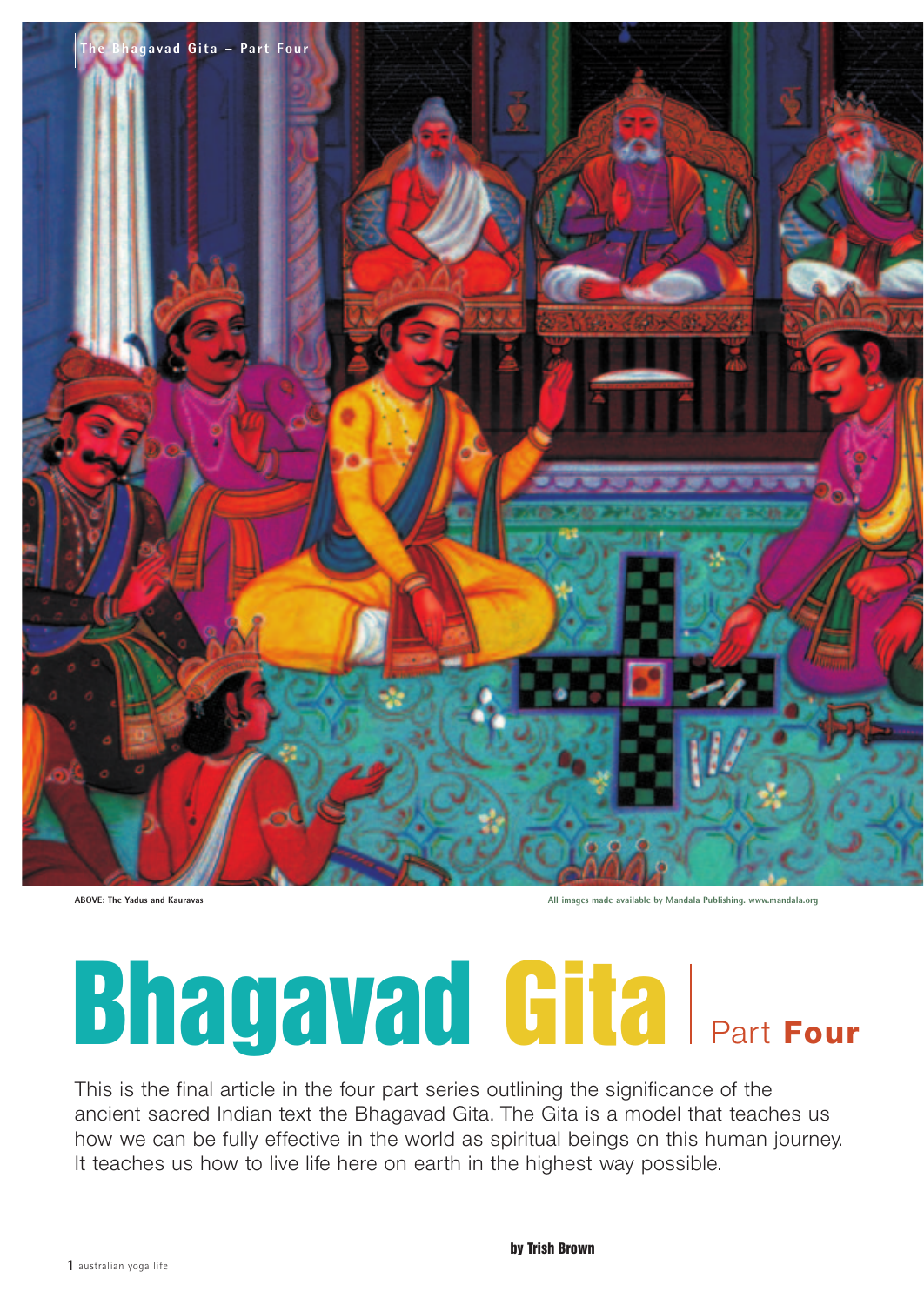

The first six chapters are about one's relationship with one's higher self; the second six chapters are about one's relationship with the world and the final six about one's relationship with God. God in this instance represents the supreme reality, or whatever forms of divinity you personally relate to.

The message of the Bhagavad Gita is for every man, woman and child on this planet, as it does not require you to form allegiance to any religion. Quite simply, it is about each of us as a human being understanding who we are and why we are here. Living the Gita is essentially an active process. It is the practical application of knowledge that brings about inner change. When you know how to apply the knowledge you will find that the Gita can answer your every question about living life skilfully.

The story revolves around Arjuna, the most distinguished warrior prince (representing you and me) and his charioteer and great friend, Krishna (representing our highest self). Together they enter the battlefield of Kurukshetra (the battlefield of life) with their army called the Pandavas (representing our highest, most noble qualities) ready to meet the Kauravas (representing our negative selfish tendencies). Here they hope to resolve the long-standing dispute of kingdom and honour. When we personally take up this battle we choose what aspects of ourselves we will allow to rule our lives. We are faced with asking ourselves: will it be the noble or the selfish parts of myself that I will follow?

In previous issues of Australian Yoga Life we visited the first 10 chapters where Arjuna discovered:

- the secret of wisdom in action
- non-attachment to the results of his actions
- how to bring the mind to stillness through meditation
- the sacred knowledge to awaken to truth
- the nature of death death of the ego
- his 'true nature' through the divine secret
- the oneness and interconnectedness of all creation

Arjuna has arrived at that place where he can no longer be a spectator, but must actively take on the greatest of all human quests – the quest of self-discovery – in order to realise his true nature and purpose in life. Krishna, his dearest friend and teacher, is the epitome of kindness and patience on this journey. We too are faced with this same challenge – to discover our true nature. Our higher self guides us on this journey just like Krishna guides Arjuna.

**1** will follow?<br>
Now Arjun<br>
moment whe<br>
of wisdom fi<br>
witness mom<br>
from the p<br>
blind man<br>
brilliant light Now Arjuna arrives at that special moment when Krishna "lights the lamp of wisdom from within" so that he can witness momentarily how it is to be free from the prison of egoism. Like a blind man suddenly glimpsing the brilliant light of day, everything instantly became crystal clear. Even though Arjuna sees the true nature of his own soul and has received the great and wondrous gift of divine vision, he still feels fear, which indicates he has not yet found complete union. Still the ego hangs on!

To assist Arjuna, Krishna reveals the fullness of his unlimited cosmic form. But this form is so vast that Arjuna becomes frightened. He not only sees beauty as Krishna expands himself, but also terrifying images – the archetypal energies that live inside us, which are often referred to as the 'shadow side' of ourselves (chapter 11:31-34) These are the Kauravas representing the myriad facets of our lower human nature.

Many spiritual teachers, counsellors, psychologists and healers believe it important to understand our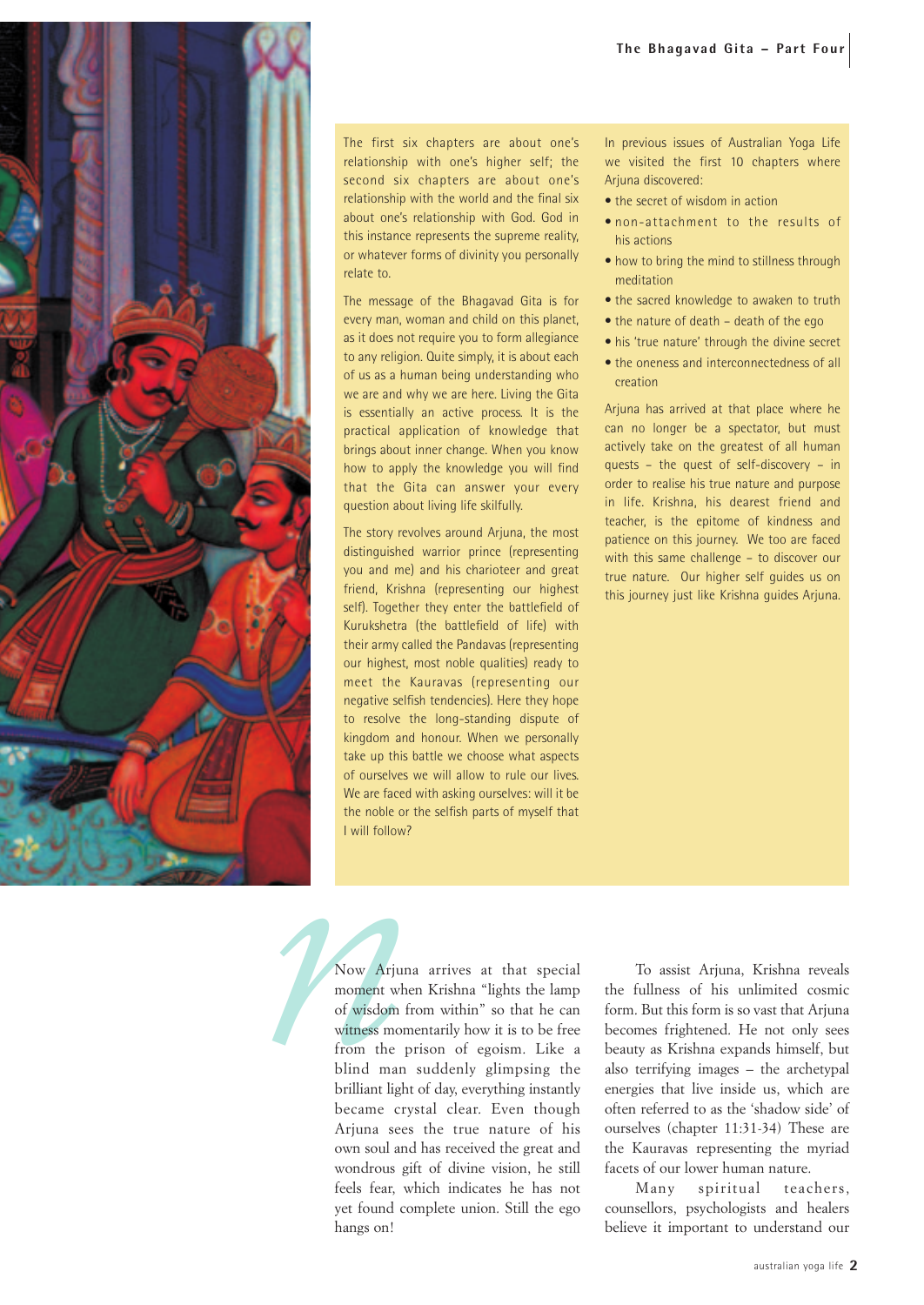shadow side and not be afraid of it. Hopefully then we are able to develop the capacity to be a friend to ourselves and face those aspects of us that we are not happy with, gently replacing them friend in front of him, so he sincerely and humbly asks for forgiveness. Having overwhelmed Arjuna with the greatness of his being, in chapter twelve Krishna brings him back to see that the only way

## …we are able to develop the capacity to be a friend to ourselves and face those aspects of us that we are not happy with.

with goodness – generosity, gratitude, kindness, compassion, love, humility. Perhaps then these less appealing behaviours simply disappear!

**KRISHNA THEN RESPONDS TO ARJUNA'S** plea to return to his familiar gentle form. Now Arjuna, like a man waking up from an incredible dream, is aware once again that he is standing on the battlefield with the two armies on either side of him. He realises how he has been so totally ignorant of the greatness of this dear

to discover himself, his real self, is through a heart full of devotion. This self, whose nature is absolute love and contentment, is the real meaning of the word 'I'. The *Bhagavad Gita* is full of paradox, as in the midst of war Krishna is teaching about love while encouraging Arjuna to take up arms and kill his enemies! However this makes more sense when we realise that we are being encouraged to take up arms and battle our own lower nature. We are being

challenged to fight those aspects or ourselves that prevent us from being the essence of love. Love is also the most powerful weapon we can use to overcome our less desirable traits and behaviours. In most instances we do not experience our inherent nature as love and contentment. *Why?* Because it is the nature of the mind to be filled with disturbing thoughts and feelings.

To discover a love that does not come and go – an abiding love, one that is constant – we must first develop an abiding mind. To develop an abiding mind we need to develop certain values and attitudes that create the 'right' conditions for love. We can so easily be misled through the media to believe that we will experience a peaceful loving contented heart when we find the 'perfect' partner together with a number of 'perfect' children; our ideal home, as well as financial security etc. This formula has the potential to be a recipe for disappointment.

In Dru Yoga we talk about opening the heart because we want to access the power of love that is *already there*. Many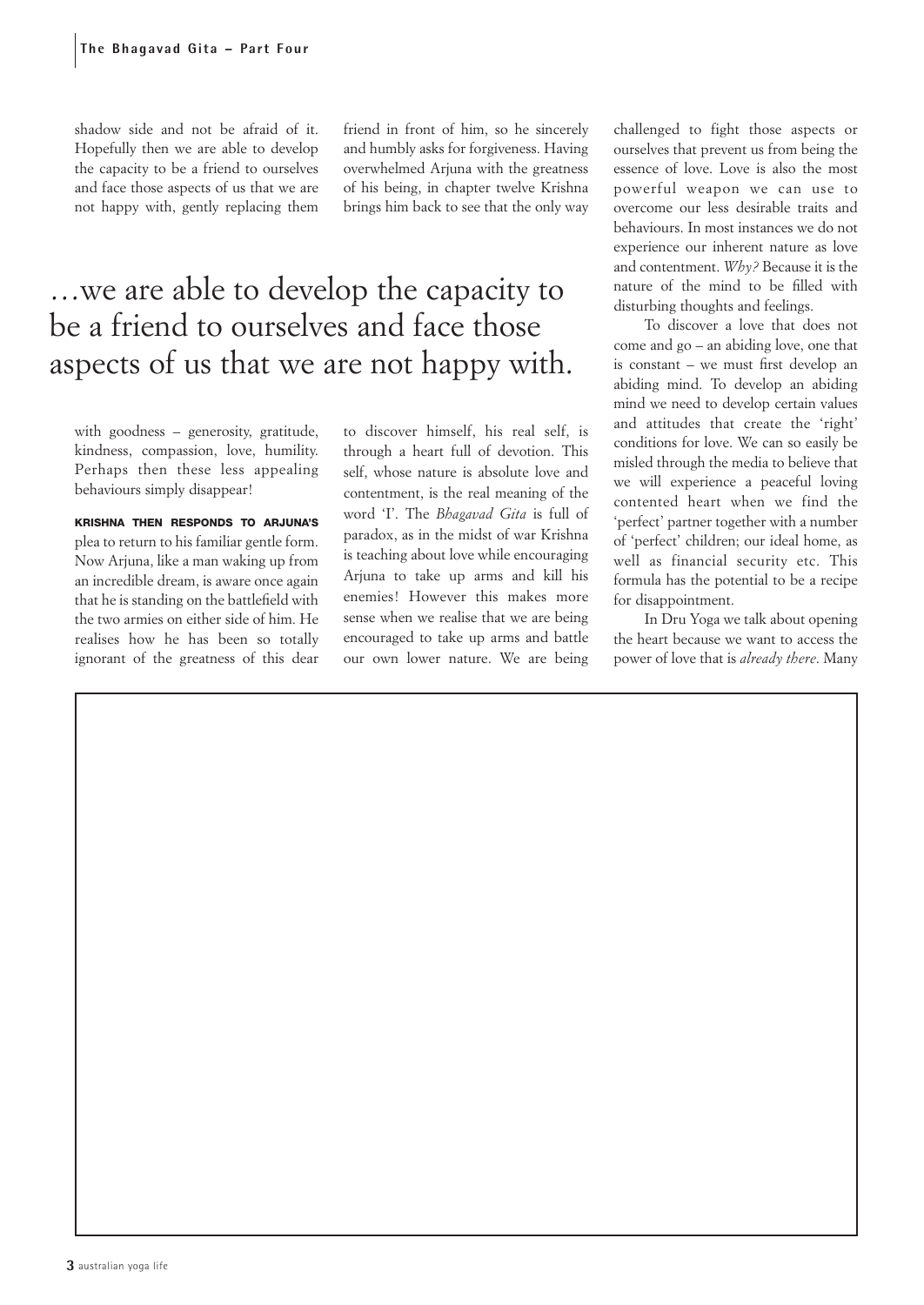of the movements are specific to activate the energy of the heart centre, anahata chakra. This is why this form of yoga has proven to be a potent emotional healer and therefore perfect for today's society.

Mahatma Gandhi said that love formed the basis of his satyagraha movement. What did he mean by love? Surely he wasn't talking about sentimental love or the warm fuzzy feeling we often call love. He was referring to the great power of love within the heart centre that has the wisdom and power of the universe as its foundation. In the Gita, Krishna says in chapter twelve, that love can only be recognised as such when it flows *out* of us, not in. Many people try to 'get' love from an outside source, which is like trying to catch the wind. The attempt is inevitably doomed to failure!

#### **WE HAVE NOW COME TO A VERY CRUCIAL**

point in the *Bhavagad Gita*. We have arrived at the *Amritastakam* – the 'Eight Verses of Nectar'. These eight special verses in chapter twelve (numbers 13-20) describe the thirty-six noble attitudes embraced by a seeker. They reveal the six significant qualities of someone dedicated to following the path of a spiritual warrior – compassion, unconditional love, equanimity, selflessness, self-control and trust. In these stanzas Krishna is painting the picture of someone who has achieved spiritual perfection. There is nowhere else in the Gita that can compare to the beauty of these verses and it is said that if we chant them, we will awaken the qualities within.

"Do you know, Arjuna," Krishna says, "the only reason I have taken on this human body is so that I can have these two eyes to see my devotee; so that I can have arms that can embrace him and a heart that can feel the depth of my love for him?" He closes his eyes as two liquid pearls gently travel down his cheeks. Arjuna, with head bowed and palms folded together, is greatly moved by Krishna's tears. Only one thought enters his mind – to become that devotee. It is at this exquisite moment in the *Bhagavad Gita* that we too may feel a calling to love God in whatever form is most precious to us. And from this point



**ABOVE: Ganesha All images made available by Mandala Publishing. www.mandala.org**

a new journey awakens and more knowledge can be revealed.

Chapter thirteen, 'The field and the knower', is in many ways a revelation. Here Krishna explains the mystery of the immortal soul dwelling within the mortal frame we call the body. Arjuna tells Krishna, "I want to learn about spirit and matter – *purusha* and *prakriti*." This question is, as far as Krishna is concerned, a very worthy one, containing the power to take them both into the very depths of the great mystery of life itself. "Most people exist at the level of the world, or prakriti," says Krishna "but are trying to understand spirit, or purusha. This is like the finite trying to grasp infinity." The knowledge given in this chapter has the potential to create a significant shift in consciousness. It challenges our experience of a physical reality known in the Gita as 'the field'. It pushes us to go beyond our core beliefs about what we think reality is. Is reality the shapes and forms that make up the world we see before us? The 'knower' of the field knows with full awareness that the physical world is on one level illusory and is merely a playground for the soul. The paradox is that even though the physical world is illusory we still have to live in it. However, we can learn to master our physical reality by understanding and adhering to the basic laws that govern it.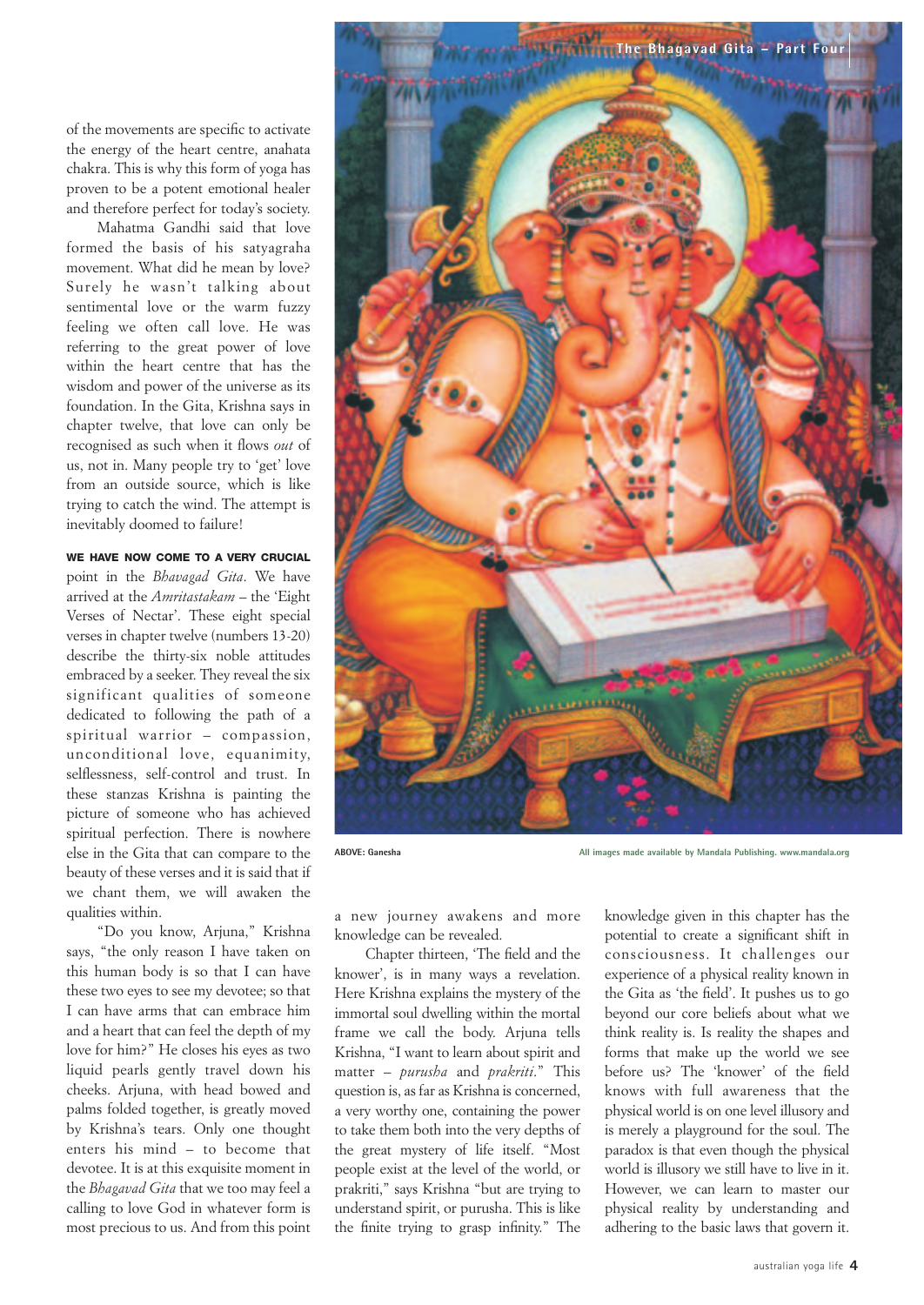Life also becomes a lot more meaningful when we align ourselves with the higher spiritual reality while we do this.

#### **THIS LEADS US INTO CHAPTER FOURTEEN,**

where Krishna gives the secret to success in both worldly and spiritual life. He summarises the three modes of nature, the *gunas*. The gunas, the three qualities of inertia (*tamas*), activity (*rajas*) and harmony (*sattva*), are the building blocks of the entire creation, including ourselves. They arise from the creative energy (*prakriti*), just as waves are part of the ocean and are inseparable from it.

rise above all these qualities through our spiritual practice we become free from birth and death, old age and sorrow.

Arjuna asks Krishna to describe someone who has achieved this wondrous state and Krishna paints a picture of a completely equanimous person whose mind is never disturbed by pain or pleasure, praise or blame, success or failure. This is someone who looks on clay and gold as the same – they are neither attracted to the gold nor do they reject the clay. The person who has gone beyond the gunas is said to be "a man of steady wisdom" and the perfect devotee.

## Is reality the shapes and forms that make up the world we see before us?

In fact the gunas are the very energy of prakriti – matter. The gunas are states of being that influence our thoughts, feelings and actions because they are constantly moving within us. Once we

Krishna then goes on to present the entire universe in one of the most magnificent images, the holy fig or *ashvattha* tree 15:1. Ashvattha means 'that which will not be here tomorrow in the same form'. If you look around and realise what a privilege it is to be in this moment because it will never come again, then you will have some appreciation of the symbolism of this tree. We don't know if we will be here tomorrow! This is a significant reminder to appreciate the preciousness of every moment. The ashvattha tree, or 'Tree of Life', which is described in many traditions of the world, refers to the human body and mind. Cutting down this firmly rooted tree with the weapon of non-attachment (15:3), having no preferences, removes us from the cycle of suffering. An effective way to achieve this state of detachment is by acting selflessly, out of pure love for the divine and all people. This will nurture the roots we wish to keep, while allowing the others to wither and die through neglect. Soon we will find we are no longer feeling attracted to those things that pull us down.

**KRISHNA THEN BECOMES PARTICULARLY** practical. He breaks down the main qualities that will either help or hinder progress on the spiritual path. The